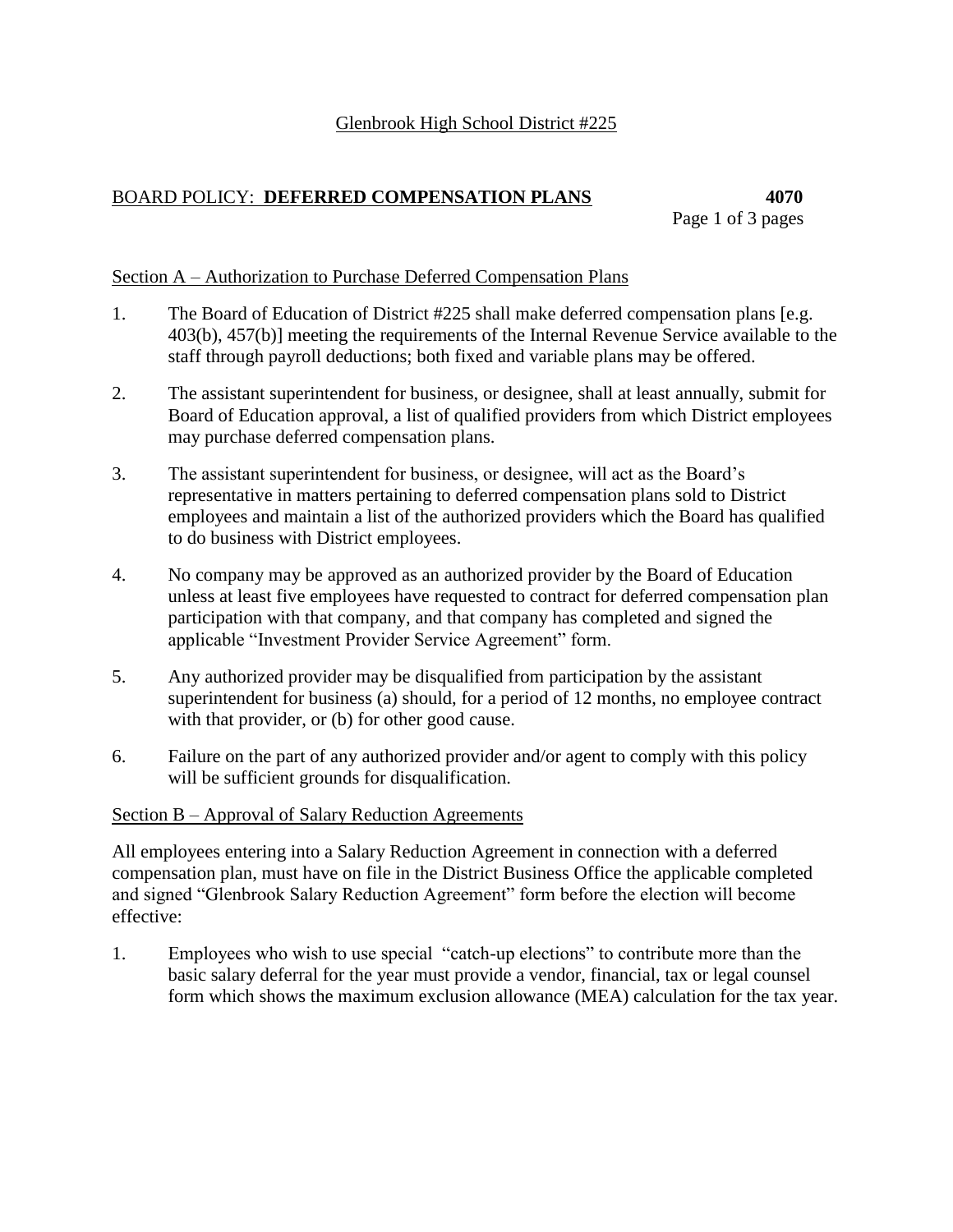## BOARD POLICY: **DEFERRED COMPENSATION PLANS 4070**

#### Section C – Changes to Salary Reduction Agreements

1. Employees may change their Salary Reduction Agreement once every six months. Specifically, one change can be made from January through June, and one change can be made from July through December. Salary Reduction Agreements may be terminated at any time by the employee.

#### Section D – Contact Between Employees and Agents

- 1. Only providers determined to be qualified by the Board of Education may make printed deferred compensation plan literature available to District employees on campus. The literature may not contain any statement which indicates that the Board of Education or the administration endorses or otherwise recommends any provider or plan.
- 2. Once contacted by a District employee, an agent of the authorized provider may meet the employee at school to discuss policy provisions. An agent may also meet the employee at school to have papers signed. In either event, agents will not be allowed to remain on school premises to solicit business from other employees.
- 3. Employees' addresses, personal e-mail addresses and/or telephone numbers will not be provided to qualified provider agents.
- 4. Initial contact with the agent must be made by the employee or the assistant superintendent for business or designee.

#### Section E – Plan Management and Periodic Statements

The employee shall be responsible for directing the management of his or her individual plan, for requesting periodic statements from the provider and for verifying the accuracy of the statements.

To the fullest extent permitted by law, the Board of Education, its Board members and employees shall have no liability for any losses suffered by the employee that result (directly or indirectly) from his/her participation in the District's deferred compensation plans. The employee shall save, defend, indemnify, and otherwise hold the Board of Education, its Board members and employees harmless, to the fullest extent permitted by law, from any and all actions, claims, demands, losses, injuries, and damages whatsoever that may result (directly or indirectly) from his/her participation in the District's deferred compensation plans. The Board of Education, its Board members and employees have made no representation regarding the advisability, appropriateness or tax consequences of any employee's participation in the District's deferred compensation plans or employee's allocation to any provider which the District has qualified to do business with District employees.